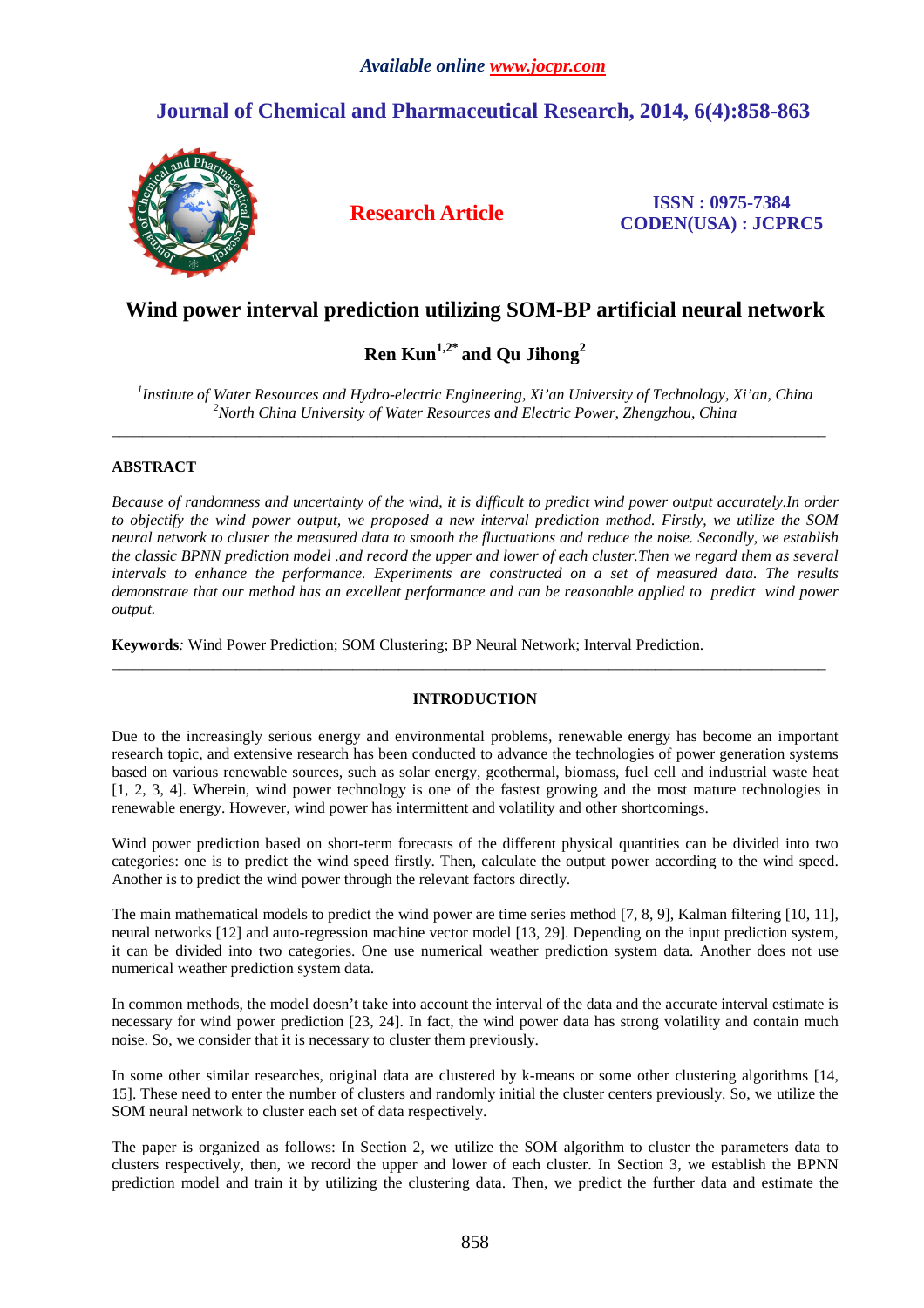intervals through the uppers and lowers. The experimental results are presented in Section 4 contain the BP prediction and the interval prediction result. Conclusions on this paper and further studies are discussed in Section 5.

*\_\_\_\_\_\_\_\_\_\_\_\_\_\_\_\_\_\_\_\_\_\_\_\_\_\_\_\_\_\_\_\_\_\_\_\_\_\_\_\_\_\_\_\_\_\_\_\_\_\_\_\_\_\_\_\_\_\_\_\_\_\_\_\_\_\_\_\_\_\_\_\_\_\_\_\_\_\_*

#### **EXPERIMENTAL SECTION**

#### **SOM Clustering**

Self-organizing map neural network (SOM) is a classical neural network widely used in clustering, it is an unsupervised learning neural network model and proposed by Kohonen [26, 27]. The main function of it is to map the *N*-dimensional input data into a low-dimensional space (typically one-dimensional or two-dimensional) and maintaining the topological relationship between the original data. Distinguish to other types of logic neural network is that: It is not in the state vector of a neuron or a network to reflect the classification results, but rather to reflect the number of neurons in parallel classification results. With this manner, SOM neural network can reflect the spatial distribution of the statistical properties of the input mode through the study of input pattern repeatedly [28].

The procedures of SOM utilized to cluster the data are briefly as follows.

- (1) Initially, construct the network and set the weights of each node in the output layer.
- (2) Randomly select the input samples as input vector and calculate the weights by reducing the distances.
- (3) Define the winning unit and adjust the weights to make it closer to the input vector in neighborhood.
- (4) Add the new samples into the network for training.
- (5) Contract the neighborhood radius, reducing the learning rate, repeat the iterations until less than the threshold.

Finally, output the clustering results.

SOM neural network is organized by input layer and output layer as illustrated in Fig.1. Each neural in input layer was linked to the output layer through the weights.



**Figure 1. Illustration of the classically structure of SOM neural network** 

To illustrate the effectiveness of the algorithm, we select one wind farm's data as example. Selecting 31 days data from October 1 to October 31 and sampling interval is 10 min. These 4032 sets of data are regarded as the training sample, the last 1032 sets of data is regarded as a test sample. Some sets of measured data are shown in Tab.1.

| Wind Power Para1 |     | Para <sub>2</sub> | Turbulence<br>Wind speed | Para4 | Para <sub>5</sub> |
|------------------|-----|-------------------|--------------------------|-------|-------------------|
| 52.2             | 5.2 | 0.5               | 0.55                     | 218.9 | 1.5               |
| 50.4             | 5.1 | 0.5               | 0.24                     | 215.7 | 1.3               |
| 51.7             | 5.2 | 0.5               | 0.27                     | 216.1 | 1.3               |
| 75               | 5.4 | 0.6               | 0                        | 213.4 | 1.1               |
| 73.4             | 5.4 | 0.5               | $\mathbf{0}$             | 213.4 | 1                 |
| 72.9             | 5.4 | 0.4               | 0.25                     | 210.9 | 1                 |
| 91               | 5.5 | 0.4               | 0.39                     | 209.5 | 1                 |
| 89.7             | 5.6 | 0.5               | 0.19                     | 214.3 | 1                 |
| 88.9             | 5.6 | 0.6               | 0.21                     | 219.5 | 0.9               |
| 47.3             | 5.6 | 0.7               | 0.33                     | 216.7 | 0.8               |
| 44.7             | 5.5 | 0.6               | 0.39                     | 208.4 | 0.8               |
| 42.8             | 5.4 | 0.5               | 0.45                     | 208.8 | 0.8               |

**Table 1. Some sets of measured data** 

From Tab.1 we can find that the changes most variables are regularly except the turbulence wind speed and many of them have the same data. Base on this phenomenon, we consider to cluster them to several clusters. Traditional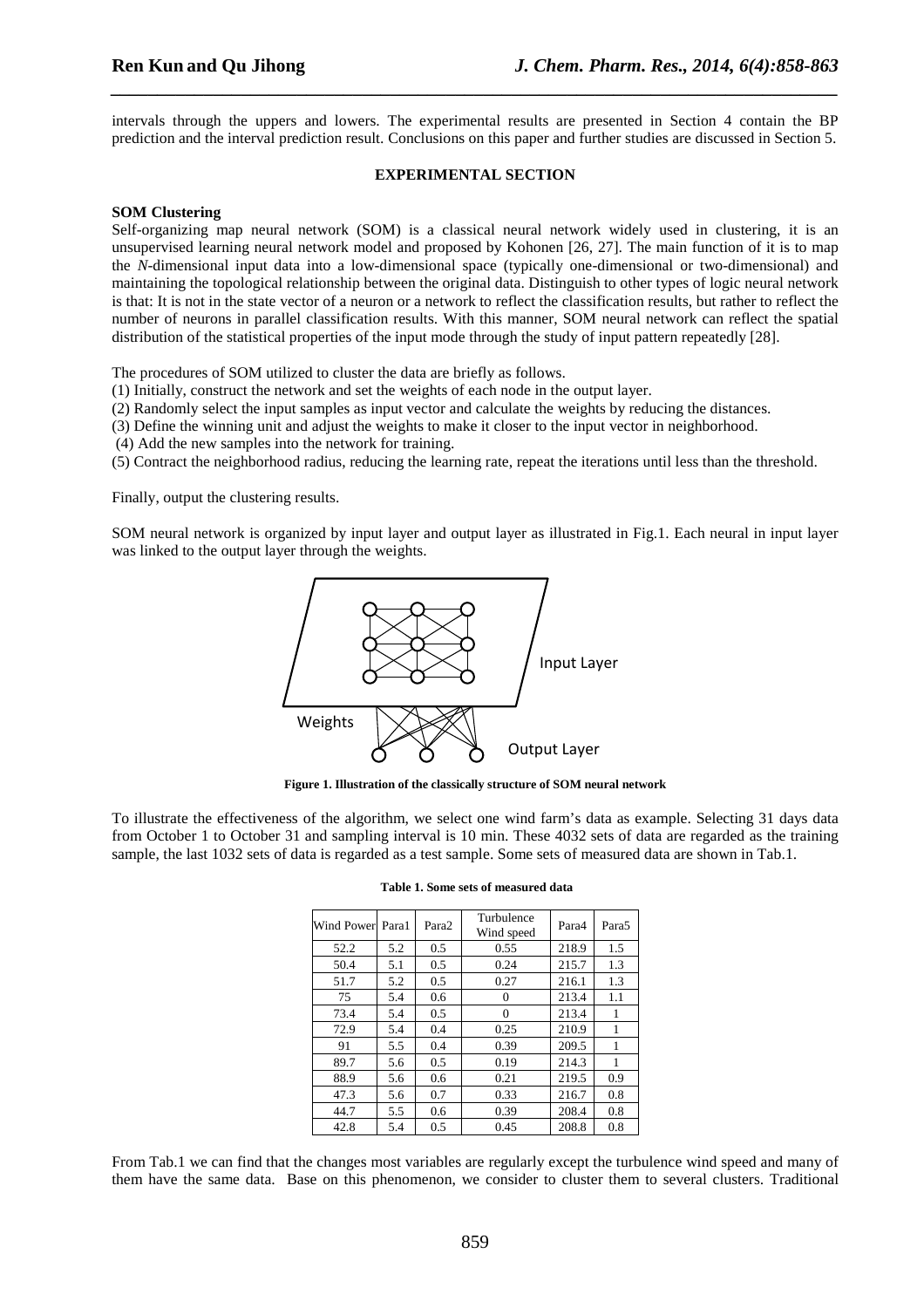clustering method such as k-means is very unstable and very dependent on the initial clustering centers [16, 17, 18, 19]. So, we utilize SOM neural network to cluster them and record the upper and lower .Biologist's study illustrates that the brain cells located in different spatial positions effect different organ behaviors of human. Similarly, the cells are showing different sensitive to the same stimulation signal from a particular aspect. Self-Organizing Feature Map (SOM) artificial neural network is desired by this performance and developed by Kohonen, [5, 6, 22] this method is an important branch of artificial neural networks.

*\_\_\_\_\_\_\_\_\_\_\_\_\_\_\_\_\_\_\_\_\_\_\_\_\_\_\_\_\_\_\_\_\_\_\_\_\_\_\_\_\_\_\_\_\_\_\_\_\_\_\_\_\_\_\_\_\_\_\_\_\_\_\_\_\_\_\_\_\_\_\_\_\_\_\_\_\_\_*

The microcontroller is sampling the input voltage and manages the width of the driving transistor pulses in order to achieve a stable output voltage.

### **BPNN Interval Prediction**

Because it has a good nonlinear mapping ability, BP neural network is a common pattern recognition model is often used to identify, predict and so on [20, 21]. The procedure of the prediction method in this paper is detailed as follows:

Step1. Given the number of clusters, obtain the scale of SOM neural network and initial the structure of the network. Step2. Cluster each variable to several clusters and record the upper and lower of each cluster.

Step3. Construct the prediction model and initial the parameters of BPNN. Train the BP neural network utilizing the clustering results without the turbulence intensity. Then, train another network contains the turbulence intensity.

Step4. Predict the wind power utilizing the trained network respectively.

Step5. According to the upper and lower to calculate the interval prediction values.

Step6. Calculate the precision of BPNN and compare the two networks.

Fig.2 shows the training results of BPNN without turbulence wind speed. Obviously, the fitting results are fairly accurate.



**Figure2.Training Results of BPNN without Turbulence wind speed** 

Fig.3 shows the training results of BPNN contain the turbulence wind speed. Cause it contains more information



**Figure 3. Training Results of BPNN** 

### **RESULTS AND DISCUSSION**

Our experiments are constructed on a set of measured data contains most wind power parameters such as average wind speed, wind direction and so on.

Firstly, we record the upper and lower of each cluster by calculating the maximum and minimum of them. As illustrated in Fig. 4 and Fig. 5, the intervals almost covering all of the wind power data.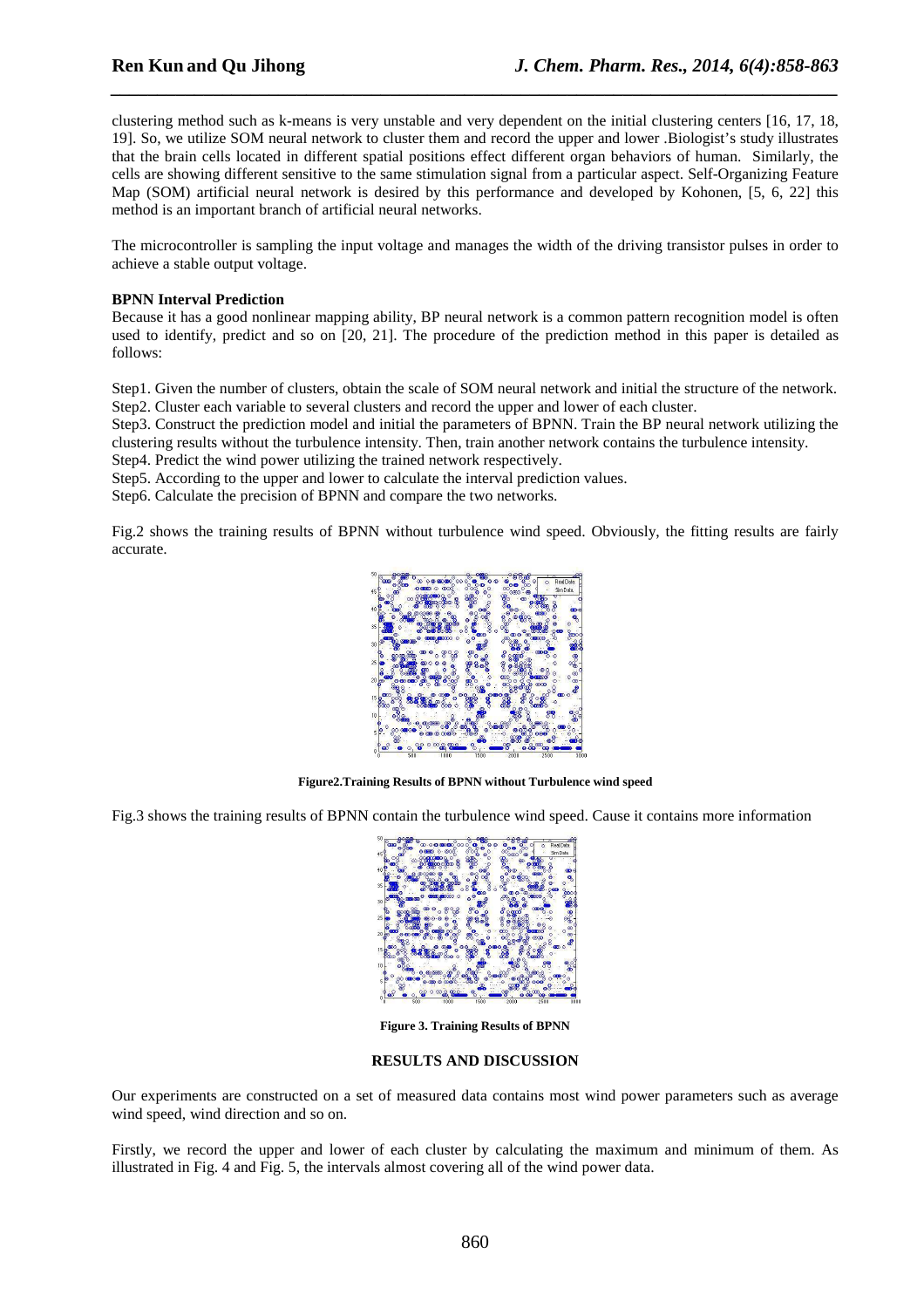

*\_\_\_\_\_\_\_\_\_\_\_\_\_\_\_\_\_\_\_\_\_\_\_\_\_\_\_\_\_\_\_\_\_\_\_\_\_\_\_\_\_\_\_\_\_\_\_\_\_\_\_\_\_\_\_\_\_\_\_\_\_\_\_\_\_\_\_\_\_\_\_\_\_\_\_\_\_\_*

**Figure 4. Fitting Results of Interval Prediction without turbulence intensity** 



 **Figure 5. Fitting Results of Interval Prediction** 

After training the BP neural network, we predict the future data utilizing the clustering results. When we get the prediction results, we can get the interval according to the upper and lower of the clusters.

In order to better exhibition our results, we plot the interval prediction results and the real measured data together as shown in Fig.6 and Fig.7.Finally, we calculate the precision of our model as shown in Fig. 8. The left is fitting precision and right is prediction precision.



**Figure 6. Interval Prediction Results without turbulence intensity**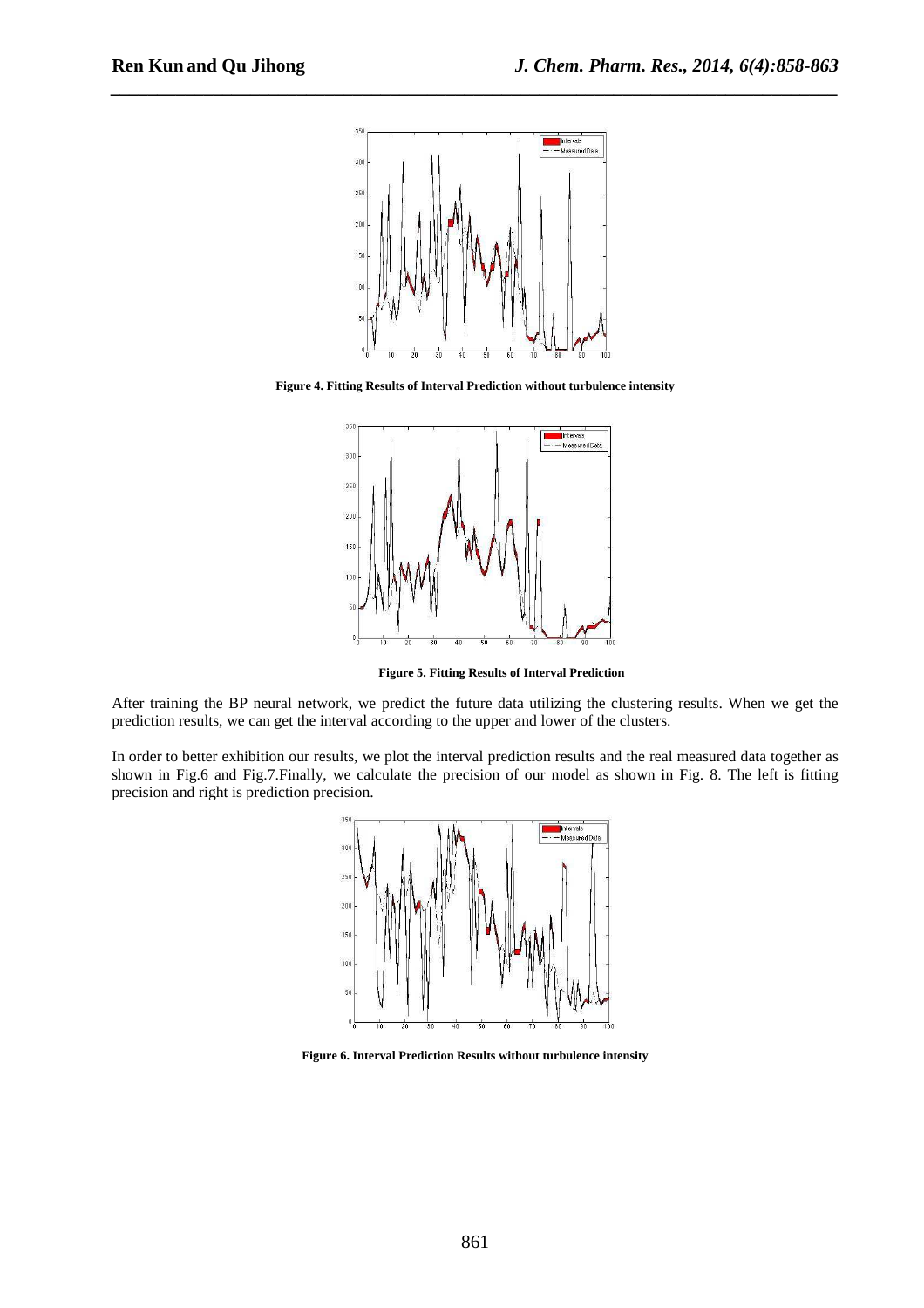

*\_\_\_\_\_\_\_\_\_\_\_\_\_\_\_\_\_\_\_\_\_\_\_\_\_\_\_\_\_\_\_\_\_\_\_\_\_\_\_\_\_\_\_\_\_\_\_\_\_\_\_\_\_\_\_\_\_\_\_\_\_\_\_\_\_\_\_\_\_\_\_\_\_\_\_\_\_\_*

**Figure 8. Precision of BP Prediction Model** 

From figure 8 we can find the prediction model contains turbulence intensity has a higher precision than un-contain model. The fitting precision and prediction precision are both quite high. This also proves the validity of our model.

#### **CONCLUSION**

In this paper, we have presented a novel wind power output interval prediction approach that multiply SOM neural network and BP neural network. Firstly, the relevant parameters data are clustering by SOM neural network. Through this method we can solve the disadvantages of traditional clustering method. Then, we establish the prediction model based on the BP neural network. In order to enhance the reliability, we consider the interval of each data. The core idea of our method is consider the upper and lower as the interval of each cluster. The experiment was constructed on one set of measured data and the results demonstrated the reliability and accuracy of our model.

Future work focuses on two aspect: (i) Because the upper and lower of each cluster are still large, so, how to define the interval of each cluster more accuracy is an important problem; (ii) there still exist relevant parameters of wind power output, further work should select more reasonable variables to establish the prediction model.

### **REFERENCES**

[1] Kaabeche A, Belhamel M, Ibtiouen R. *Energy*, **2011**, 36(2): 1214-1222.

[2] Tuo HF. *International Journal of Energy Research*, **2013**, 37(8): 857-867.

[3] Liu W, Lund H, Mathiesen B, Zhang X. *Applied Energy*, **2011**, 88(2): 518-525.

[4] Tuo HF. *International Journal of Energy Research*, **2013**, 37(14): 1831-1841.

[5] Qiang X, Xiao-dong Q, Hui L. *Journal of Software* (1796217X), **2012**, 7(11).

[6] Liu Y, Wu C, Liu M. *Expert Systems with Applications*, **2011**, 38(8): 9325-9333.

[7] Brown B G, Katz R W, *Journal of climate and applied meteorology*, **1984**, 23(8): 1184-1195.

[8] Billinton R, Chen H, Ghajar R. *Microelectronics Reliability*, **1996**, 36(9): 1253-1261.

[9] Taylor J W, McSharry P E, Buizza R. Energy Conversion, *IEEE Transactions* on, **2009**, 24(3): 775-782.

[10] Cassola F, Burlando M. *Applied energy*, **2012**, 99: 154-166.

[11]Foley A M, Leahy P G, Marvuglia A, et al. *Renewable Energy*, **2012,** 37(1): 1-8.

[12] Bhaskar K, Singh S N. *IEEE Transactions on Sustainable Energy*, **2012**, 3(2): 306-315.